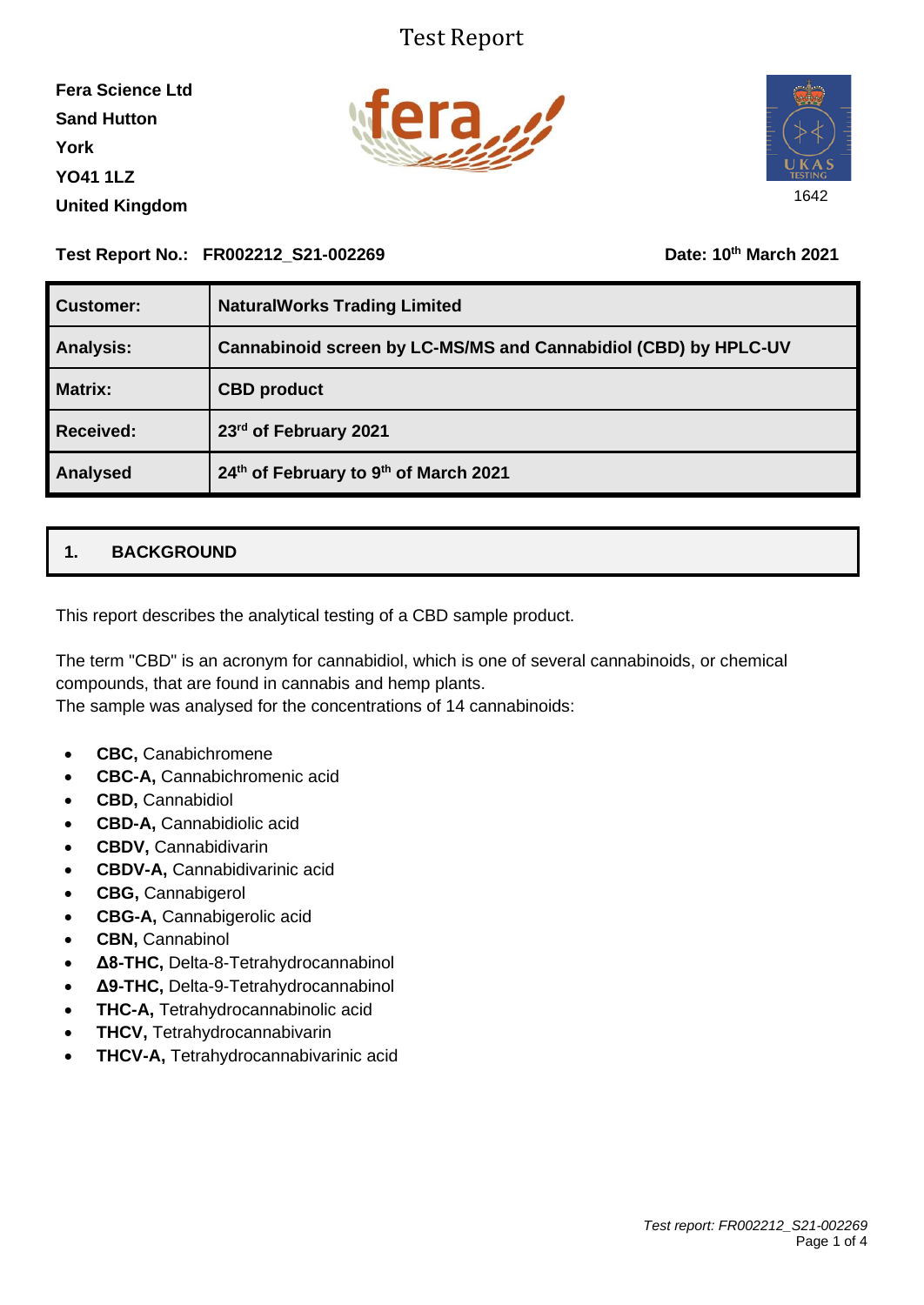## Test Report

#### **2. SAMPLE DESCRIPTION**

The sample was received at the laboratory in the manufacturers packaging and in satisfactory condition.

The sample was stored in the dark at ambient temperature prior to analysis.

A unique identifying number was assigned to the sample using the Fera laboratory information management system. The relevant sample details are shown in the table below.

| <b>Sample information</b> |                              |                                                                 |                          |                       |  |  |  |  |  |
|---------------------------|------------------------------|-----------------------------------------------------------------|--------------------------|-----------------------|--|--|--|--|--|
| <b>Fera reference</b>     | <b>Customer</b><br>reference | <b>Description</b>                                              | <b>Batch/LOT</b><br>code | <b>Best</b><br>before |  |  |  |  |  |
| S21-002269                | 20% MCT CBD<br>oil: N0548    | Naturalworks. CBD oil in MCT carrier<br>oil. 2000mg CBD. 10 ml. | N0548                    | 03/2023               |  |  |  |  |  |

# **3. SAMPLING AND ANALYSIS**

#### **3.1 Cannabinol (CBN), delta-9-tetrahydrocannabinol (Δ9-THC), delta-8-tetrahydrocannabinol (Δ8- THC), tetrahydrocannabinolic acid (THC-A), tetrahydrocannabivarin (THCV), canabichromene (CBC), cannabichromenic acid (CBC-A), cannabidiolic acid (CBD-A), cannabidivarin (CBDV), cannabidivarinic acid (CBDV-A), cannabigerol (CBG), cannabigerolic acid (CBG-A) and tetrahydrocannabivarinic acid (THCV-A)**

The sample was extracted into solvent and diluted before the cannabinoids were determined using LC-MS/MS. Accuracy of the method was assessed by analysing over spiked blank material alongside the samples.

#### **3.2 Cannabidiol (CBD)**

The sample was extracted into solvent and diluted before the cannabidiol was determined using LC-UV. Accuracy of the method was assessed by analysing in-house reference materials with known concentrations of CBD.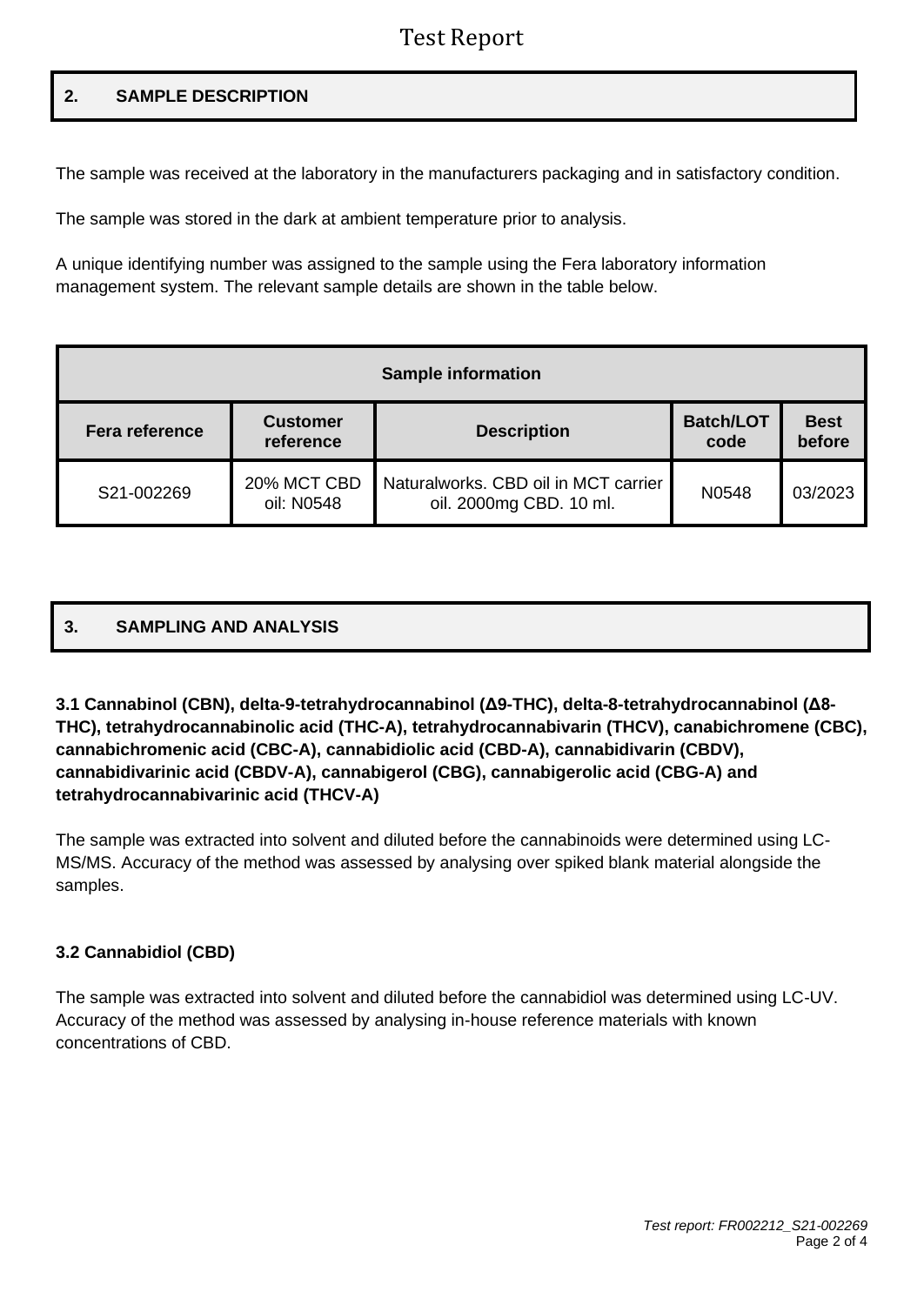## **4. RESULTS**

#### **4.1 Cannabinoid concentrations in mg/kg**

|                   | <b>Sample identification</b> | <b>Cannabinoid concentration (mg/kg)</b> |            |                      |              |             |                              |            |           |            |                   |                           |           |             |                              |
|-------------------|------------------------------|------------------------------------------|------------|----------------------|--------------|-------------|------------------------------|------------|-----------|------------|-------------------|---------------------------|-----------|-------------|------------------------------|
| Fera<br>reference | <b>Customer</b><br>reference | <b>CBD</b>                               | <b>CBC</b> | CBC-<br>$\mathbf{A}$ | <b>CBD-A</b> | <b>CBDV</b> | <b>CBDV-</b><br>$\mathbf{A}$ | <b>CBG</b> | CBG-<br>A | <b>CBN</b> | Δ8-<br><b>THC</b> | $\Delta$ 9-<br><b>THC</b> | THC-<br>A | <b>THCV</b> | <b>THCV-</b><br>$\mathbf{A}$ |
| S21-002269        | 20% MCT CBD<br>oil: N0548    | 227800                                   | 34.7       | < 2.5                | < 2.5        | 162         | < 2.5                        | < 20       | < 1.75    | < 2.5      | < 2.5             | 35.1                      | < 1.75    | $\lt'$      | $\lt$                        |